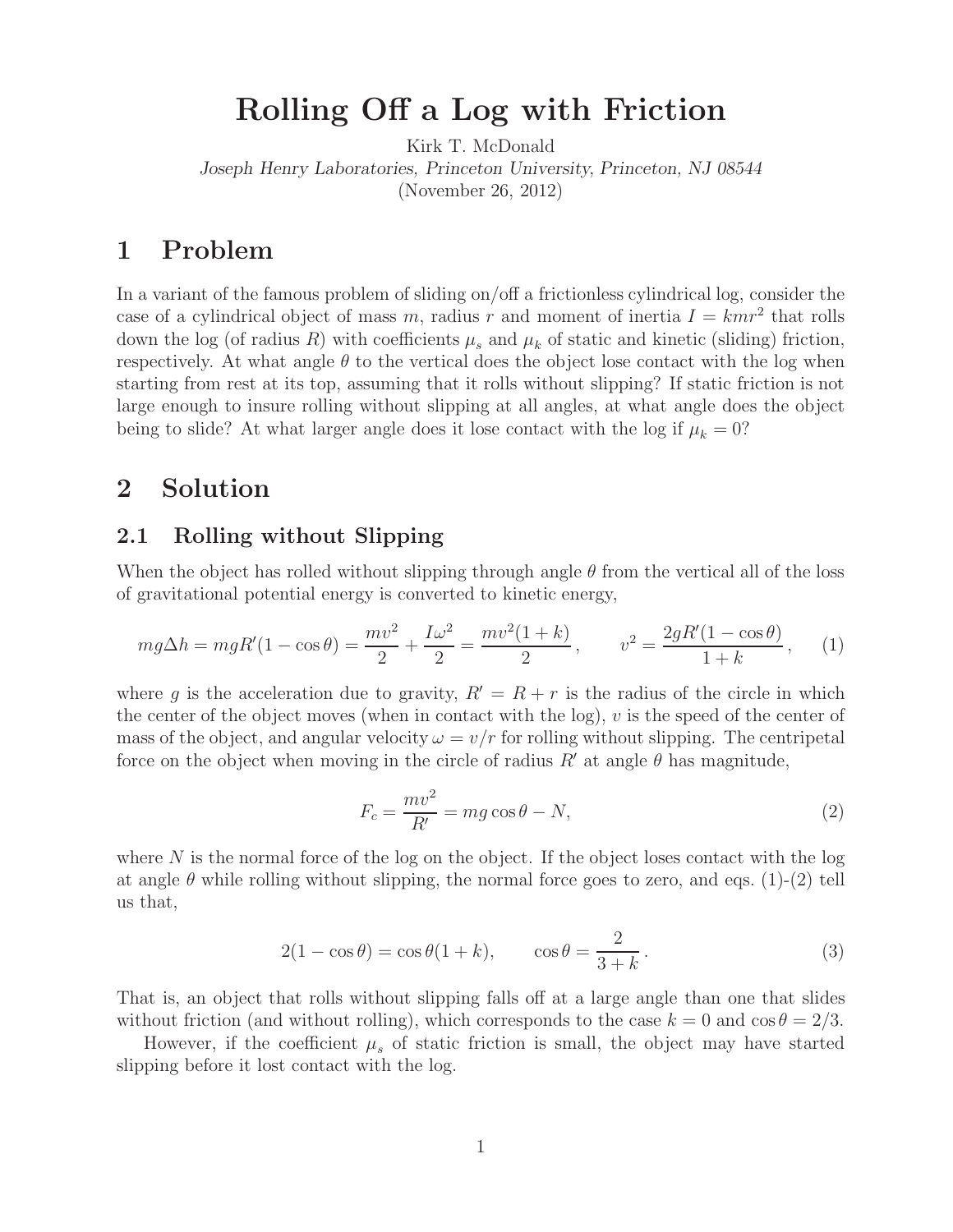During rolling without slipping the tangential acceleration  $a_t$  follows from the time derivative of eq.  $(1)$ ,

$$
mgR'\sin\theta\,\dot{\theta} = mg\sin\theta\,v = mva_t(1+k), \qquad a_t = \frac{g\sin\theta}{1+k},\tag{4}
$$

noting that  $\dot{\theta} = v/R'$ . The tangential force  $F_s \leq \mu_s N$  of static friction (that torques up the rolling object) opposes the tangential component  $mg \sin \theta$  of the force of gravity on the object,

$$
ma_t = \frac{mg\sin\theta}{1+k} = mg\sin\theta - F_s,\tag{5}
$$

$$
\frac{kmg\sin\theta}{1+k} = F_s \le \mu_s N = \mu_s \left( mg\cos\theta - \frac{2mg(1-\cos\theta)}{1+k} \right),\tag{6}
$$

recalling eqs.  $(1)-(2)$ . Thus, for rolling without slipping the coefficient of static friction must satisfy,

$$
\mu_s \ge \frac{k \sin \theta}{(3+k)\cos \theta - 2}.
$$
\n(7)

Since the denominator of eq. (6) vanishes when the object loses contact with the log according to eq, (3), the object could still be rolling without slipping at that moment only if  $\mu_s$  were infinite.

Hence, the object always starts to roll with slipping before it loses contact with the log, at angle  $\theta_s$  related by,

$$
\cos \theta_s = \frac{2 + (k/\mu_s) \sin \theta_s}{3 + k},\tag{8}
$$

where,

$$
v_s^2 = \frac{2gR'(1 - \cos\theta_s)}{1 + k},
$$
\n(9)

recalling eq. (1).

### **2.2 Rolling with Slipping**

Noting that,

$$
a_t = \frac{dv}{dt} = \frac{dv}{d\theta} \frac{d\theta}{dt} = \frac{v}{R'} \frac{dv}{d\theta} = \frac{1}{2R'} \frac{dv^2}{d\theta},\tag{10}
$$

and that  $F_s = \mu_k N$  once the object slips, the  $\theta$ -equation of motion (5) can be written as,

$$
\frac{m}{2R'}\frac{dv^2}{d\theta} = mg\sin\theta - \mu_k N = mg(\sin\theta - \mu_k \cos\theta) + \frac{\mu_k mv^2}{R'},\tag{11}
$$